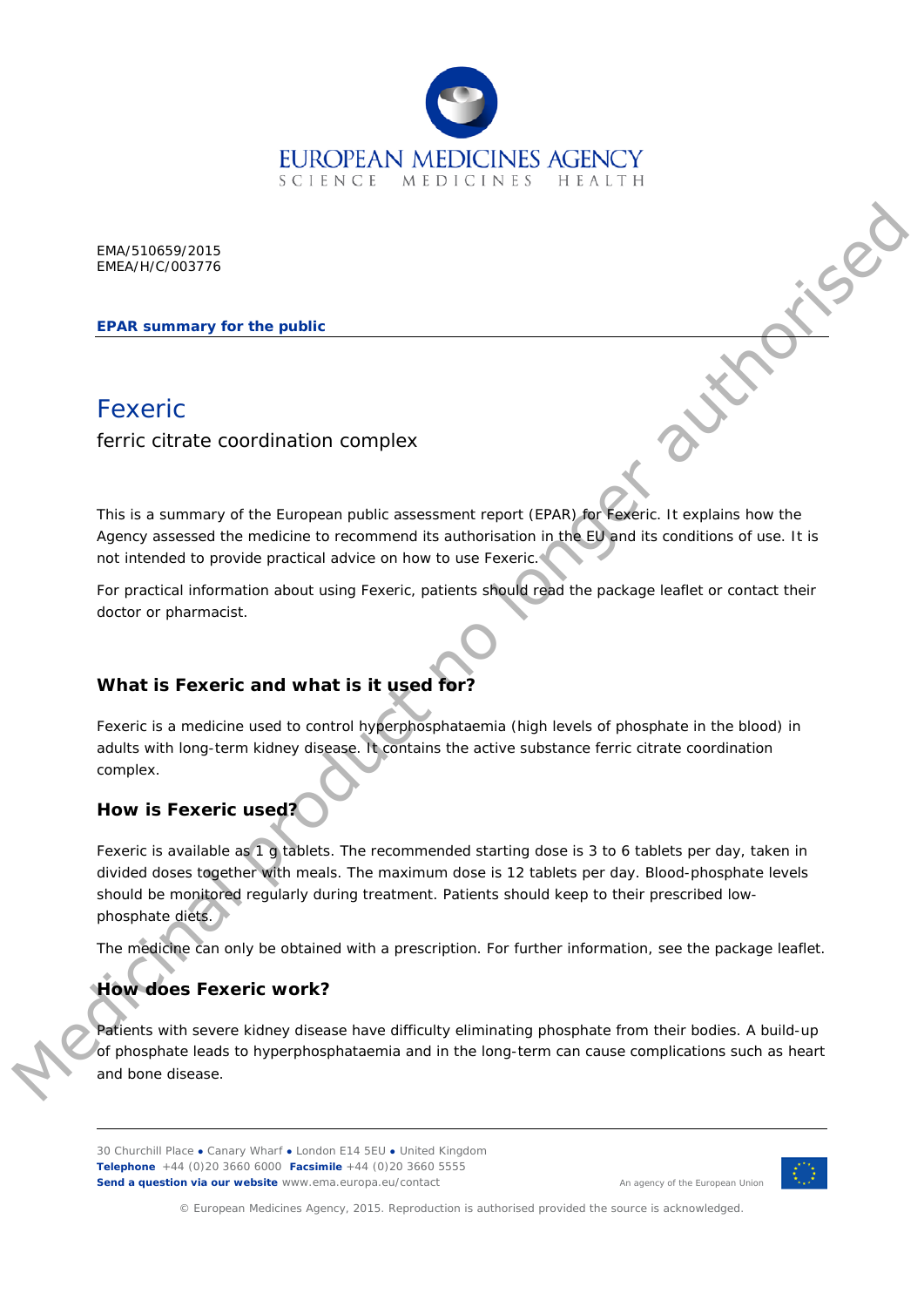The active substance in Fexeric, ferric citrate coordination complex, is a phosphate binder. When taken with meals, the iron contained in Fexeric binds to phosphate from food in the gut, forming a compound that is then eliminated in the stools. This prevents the phosphate from being absorbed into the body and helps to keep down the phosphate levels in the blood.

#### **What benefits of Fexeric have been shown in studies?**

Fexeric was shown to be effective at controlling blood-phosphate levels in 2 main studies in patients with long-term kidney disease and hyperphosphataemia. Both studies looked at the change in the amount of phosphate in the blood, measured in mg/dl.

In the first study, Fexeric was as effective as sevelamer carbonate, an approved medicine, in lowering phosphate levels in 359 patients with long-term kidney disease: after 12 weeks both treatments resulted in a reduction in phosphate levels of around 2 mg/dl.

In the second study, 149 patients who were not on dialysis received either Fexeric or placebo for 3 months. The study showed that blood-phosphate levels fell on average by 0.7 mg/dl with Fexeric compared with 0.3 mg/dl with placebo.

## **What are the risks associated with Fexeric?**

The most common side effects with Fexeric (which may affect more than 1 in 10 people) are changes in bowel movements (diarrhoea or constipation) and discoloured faeces. Serious side effects were uncommon and mainly affected the gut and stomach. For the full list of all side effects reported with Fexeric, see the package leaflet.

Fexeric must not be used in patients with low blood-phosphate levels, patients who have severe problems with the stomach and gut (such as bleeding from the gut), and those with iron accumulation disorders such as haemochromatosis. For the full list of restrictions, see the package leaflet.

#### **Why is Fexeric approved?**

The Agency's Committee for Medicinal Products for Human Use (CHMP) decided that Fexeric's benefits are greater than its risks and recommended that it be approved for use in the EU. The CHMP considered that Fexeric is effective at controlling blood-phosphate levels in patients with long-term kidney disease, whether they are on dialysis or not. The overall safety profile was considered acceptable and comparable to other phosphate binders. **What benefits of Fexeric have been shown in studies?**<br>
Focusion watern to be collecting that in the collection of the state of the state of the collection of phosphate the state of the block, measured in myldin<br>
an monit

## **What measures are being taken to ensure the safe and effective use of Fexeric?**

A risk management plan has been developed to ensure that Fexeric is used as safely as possible. Based on this plan, safety information has been included in the summary of product characteristics and the package leaflet for Fexeric, including the appropriate precautions to be followed by healthcare professionals and patients.

In addition, the company that markets Fexeric will carry out a study to gain further information on the long-term safety of Fexeric, particularly in older patients.

Further information can be found in the [summary of the risk management plan.](http://www.ema.europa.eu/docs/en_GB/document_library/EPAR_-_Risk-management-plan_summary/human/003776/WC500190180.pdf)